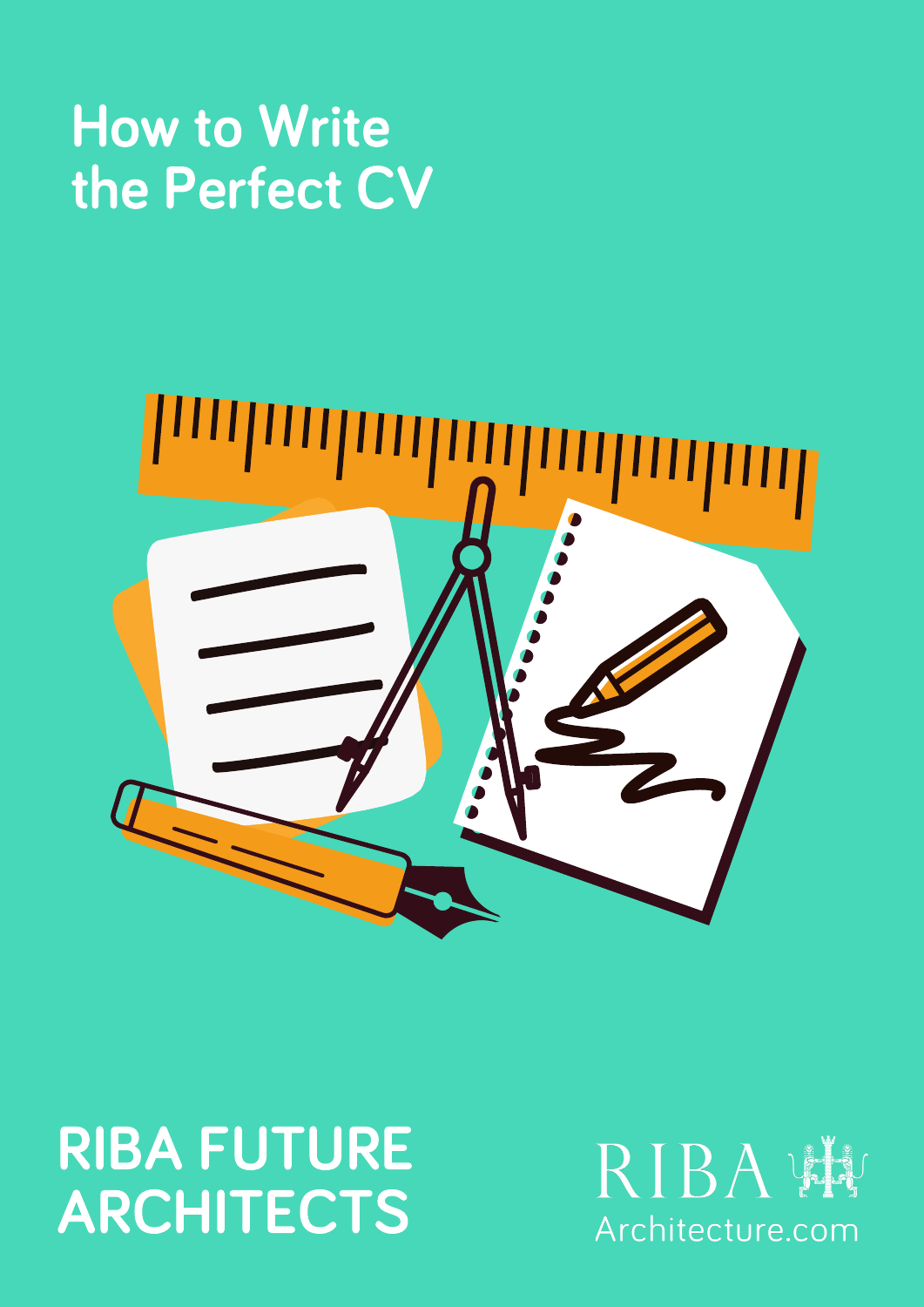### How to write the perfect CV

#### Focus on what is relevant to your job search

why did you chose your university and want to study architecture in the first place? What<br>attracted you to specific design studios or units? Highlight your enthusiasm for the subject, but attracted you to specific design studios or units? Highlight your enthusiasm for the subject,<br>also vour particular interests – whether thev are technical, design focused or more socially also your particular interests - whether they are technical, design focused or more socially wou<br>Y

 may not have <sup>a</sup> lot of architecture-related work experience, but what about previous jobs, perhaps in catering or in retail? Highlight any transferable skills this experience may have given perhaps in catering or in retail? Highlight any transferable skills this experience may have given you. It's

y - .<br>It's not just paid work that is relevant. Voluntary work for your local community, for instance,<br>demonstrates initiative. Extracurricular activities, such as membership of sports teams, clubs or demonstrates initiative. Extracurricular activities, such as membership of sports teams, clubs or<br>university societies, should also be listed. What skills can you confidently say you offer? Do you university societies, should also be listed. What skills can you confidently say you c<br>have experience with design-related software, project management tools, creating have experience with design-rel<br>presentations or report writing?



#### Know your prospective employer

some knowledge of the practice you are applying to is key to success. You can do this by<br>looking at social media or the company's website, but don't be shy about using your personal looking at social media or the company's website, but don't be shy about using your personal<br>network. Do vou know anvone who used to work there or still does? Tailor vour application to network. Do you know anyone who used to work there or still does? Tailor your application to<br>show relevance and genuine interest in the type of work and proiects they carry out, and use show relevance and genuine intere<br>vour cover letter to expand on this. your cover letter to expand on this.

your cover tetter to expano on this.<br>Consider what sector the practice works in – residential, workplace, healthcare, housing,<br>commercial or cross sector? Are thev a small. medium or large practice? Do thev communicate commercial or cross sector? Are they a smal<br>a particular ethos or values on their website?



#RIBAFutureArchitects E: futurearchitects@riba.org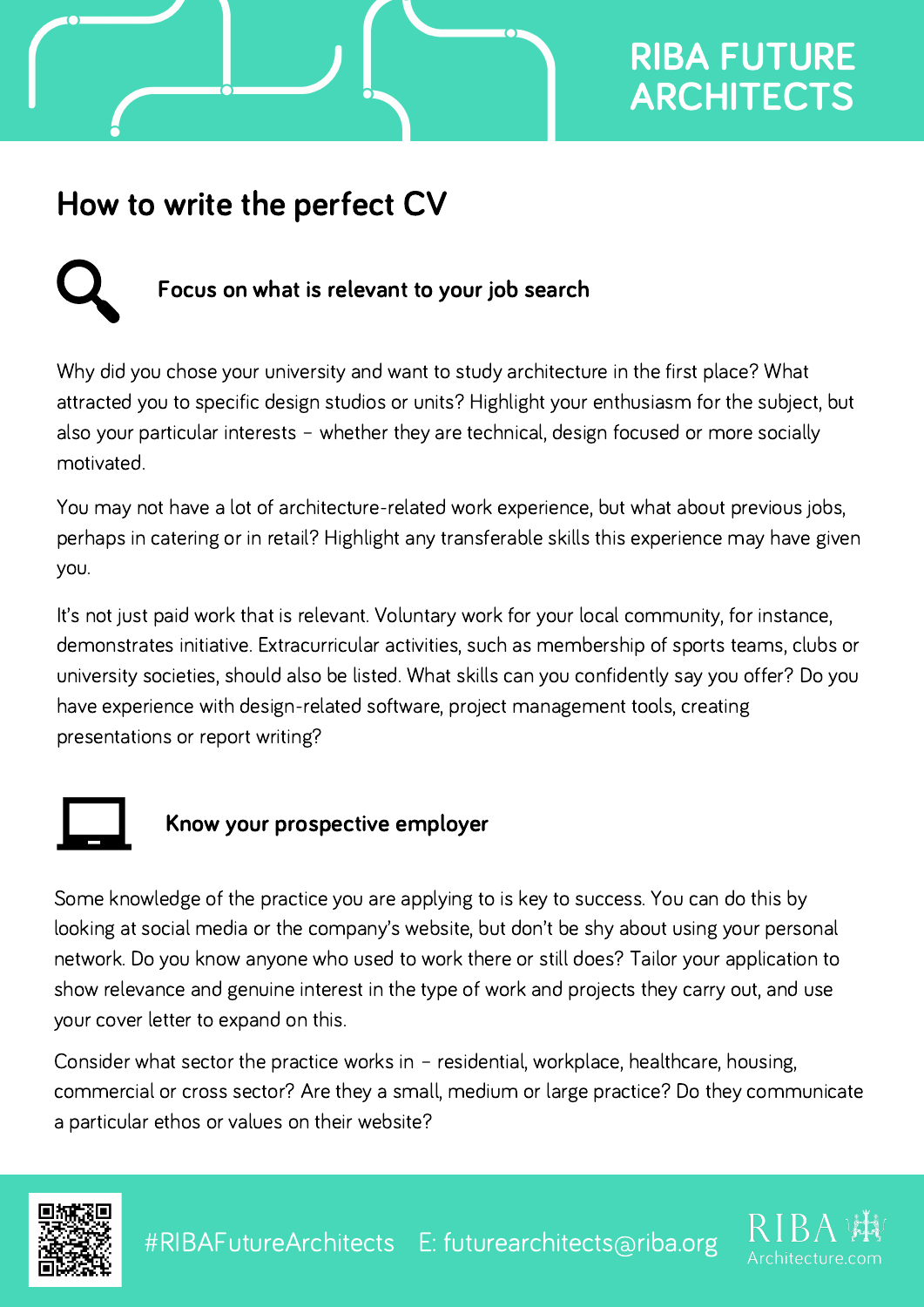### Writing the contents of your CV

Your CV and your portfolio are your primary marketing tools for yourself and your career, and they may well be the first representation of you that a potential employer receives.

The order in which you list information on your CV is important. Essential information needs to be at the top of the first page to catch the eye of the reader. For experienced job seekers, this will be current and recent roles. When applying for your first position it should be a concise first statement and your university education.



#### Personal statement

This is not strictly necessary. However, if it is simple and informative it can serve a purpose. Limit it to<br>two or three sentences, highlighting your present situation and what role you are seeking. Convey your two or three sentences, highlighting your present situation and what<br>individual skills and talents. avoiding generic statements and clichés.



#### Education

This is likely to be the most directly relevant aspect of your application at this point in your career.<br>State vour university or academic institution, your subiect and any grades you already have, including State your university or academic institution, your subject and any grades you already have, including<br>A levels. State whether vou have registered for vour PEDR and at which university you will study your A levels. State whe<br>Part 2 if vou know.



#### Technical skills

.<br>Set down your particular skills and proficiency, particularly in software packages, such as Revit,<br>Photoshop, InDesign or Rhino. Be frank about your level of expertise because this may be tested as part Photoshop, InDesign or Rhino. Be frank about your level of expertise because this may be tested as part<br>of the interview process. Be sure to include other relevant skills such as hand drawing or model-making.



#RIBAFutureArchitects E: futurearchitects@riba.org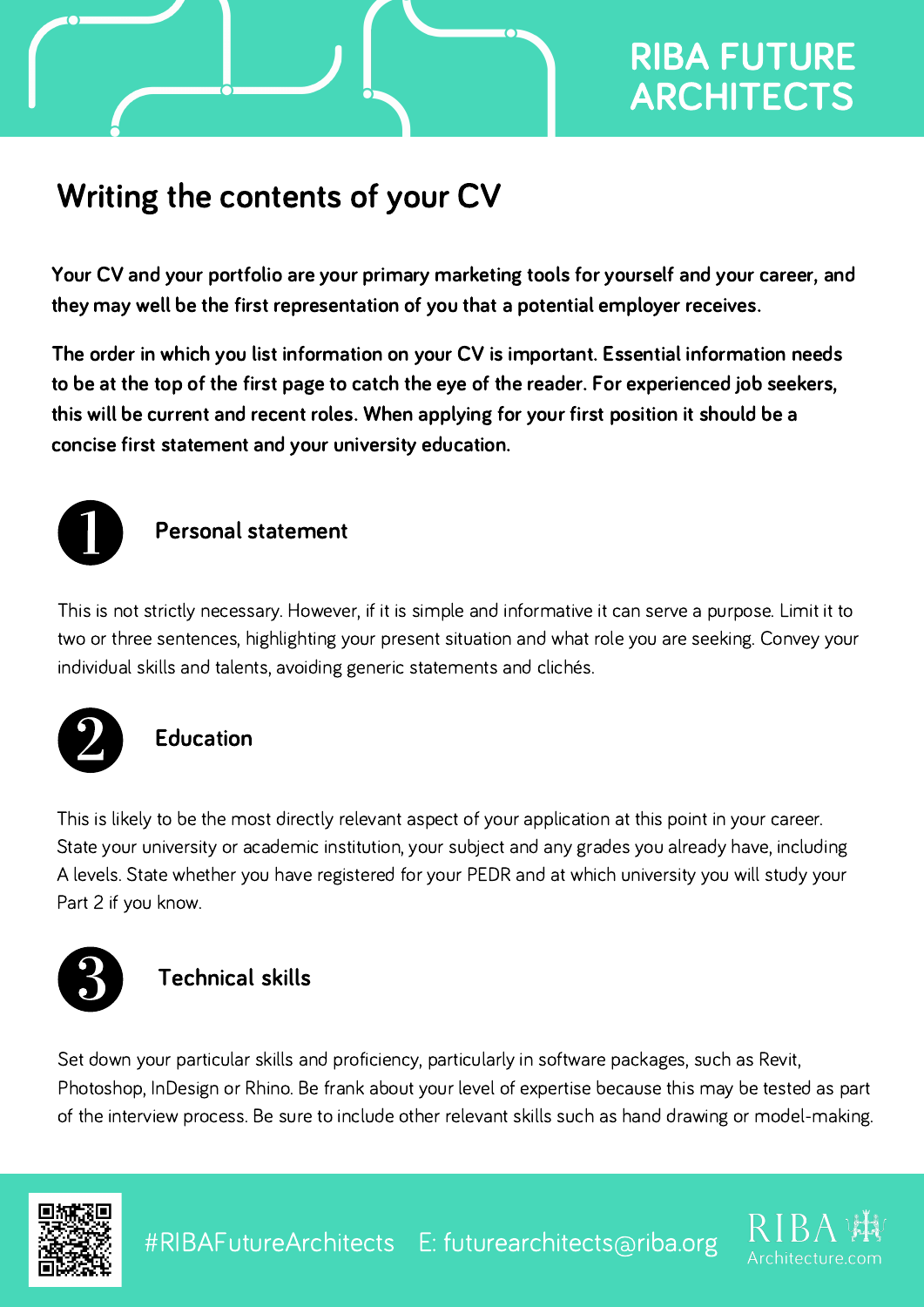

#### Work experience

 you have fulfilled an internship in an architecture practice or other design or construction-related environment, push this higher up the order of your CV. Here, your portfolio can show any drawings you environment, push this higher up the order of your CV. Here, your portfolio can show any drawings you<br>have produced – not those of others or the practice in general. List the software used and the length of have produced – not those of others or the practice in general. List the software used and the length<br>time vou worked on the drawing. Otherwise, list any paid and voluntary work and be clear about the time you worked on the<br>skills you have learned.



#### Positions of responsibility and skills

 any roles at school or university that were not specific to your study. E.g whether you were <sup>a</sup> member of <sup>a</sup> society or <sup>a</sup> sports team at university. Also, listing things such as foreign language member of a society or a sports team at university. Also, listing things such as foreign lan<br>experience or whether you have a driving licence can add significantly to your application.



#### Hobbies and interests

 these should show some relevance to architecture or design – photography or life drawing for example. But note down anything that shows you take an interest in the world around you, different example. But note down anything that shov<br>cultures. creativity or the built environment.



#### References

offer references or list them if you still have space on your CV. If possible, these should cover your<br>most recent emplover and should be vour immediate manager as opposed to a colleague. If you are most recent employer and should be your immediate manager as opp<br>not able to provide a work-related reference, then use academic ones. not able to provide a work-related reference, then use academic ones.

 there are recent gaps in your résumé, give <sup>a</sup> simple explanation such as 'six months travelling in Eastern Europe' or 'carried out voluntary work while seeking employment'. Unexplained gaps may put Eastern Europe' or 'carried out voluntary work while seeking employment'. Unexplained gaps may p<br>off the person reading vour CV. Above all. be honest. You are likely to have to elaborate on your CV off the person reading your CV. Above all, be honest. You are likely to have to elaborate on your C<br>during an interview, so vou will be answerable for anv inaccuracies or overstatements of the truth.

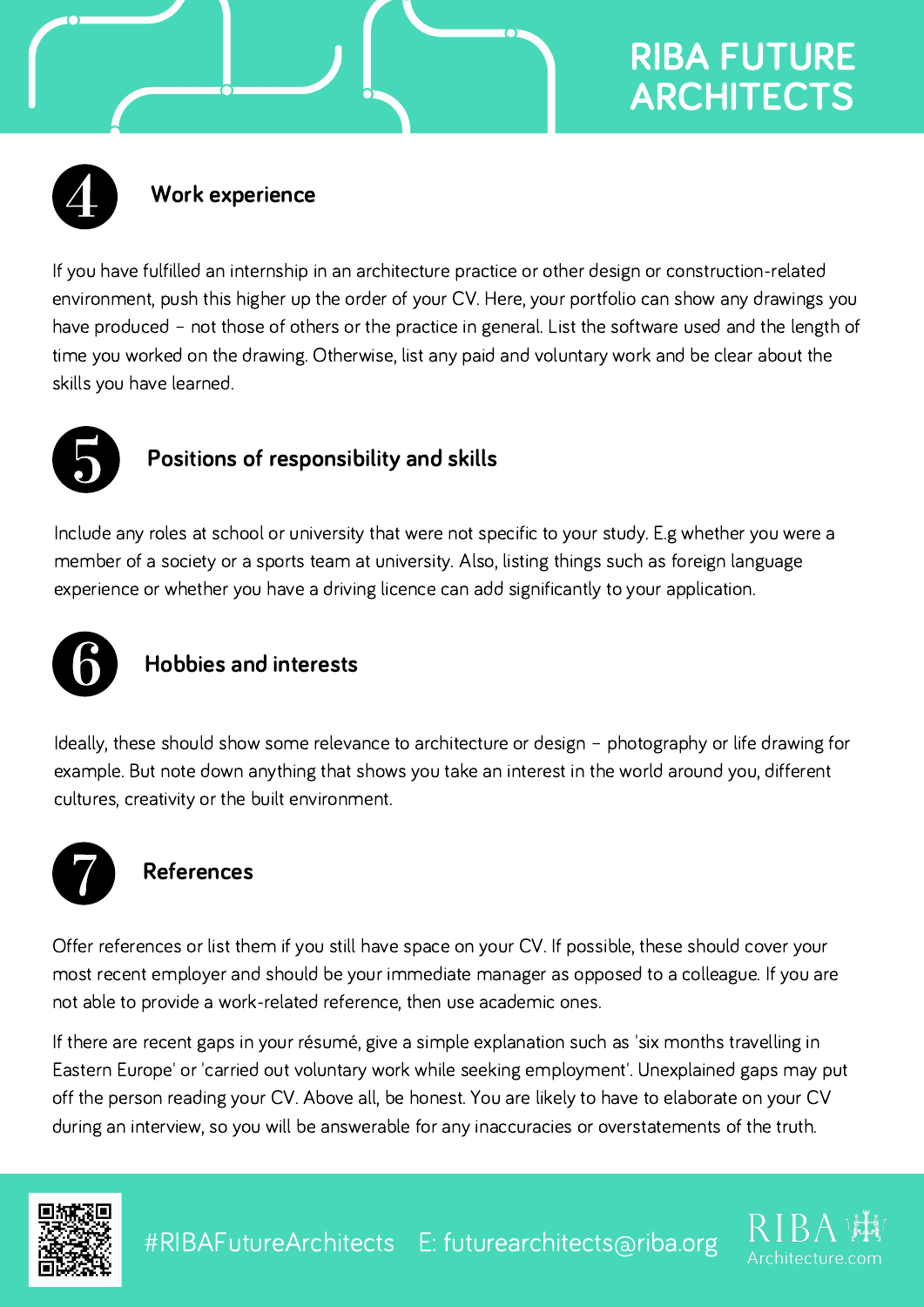### Presentation of your CV

- the font simple, clean and readable: black text on <sup>a</sup> white background. Your portfolio will show your creativity. <sup>A</sup> good architecture CV is one that is easily read.
- .<br>Any visuals included must not be at the expense of the information behind it. If you choose to use<br>graphics to demonstrate your creativity, keep the words clear and legible and explain any symbols graphics to demonstrate your creativity, keep the words clear and legible and explain any symbols used.
- Be consistent in formatting, particularly if using capitalisation or italics, and keep it succinct and<br>focused bullet points should be short.
- Ideally, your CV should be no longer than two A4 pages.



#### Final checks

- Check your grammar and spelling, especially the name of the practice to which you are applying.<br>Spelling mistakes can mean applicants fall at the first hurdle.
- .<br>Ask someone else to read your CV and seek their feedback on its contents as well as any errors or
- you have prepared the CV in Word, consider converting it to <sup>a</sup> PDF, which is fixed and user friendly across platforms and devices.
- Track different versions of your CV and your applications. Once you have completed your CV for a<br>particular iob application, make a note of who you submitted it to and when to help you follow them particular job application, make a note of who you submitted it to and when to help you follow them Up.



#RIBAFutureArchitects E: futurearchitects@riba.org